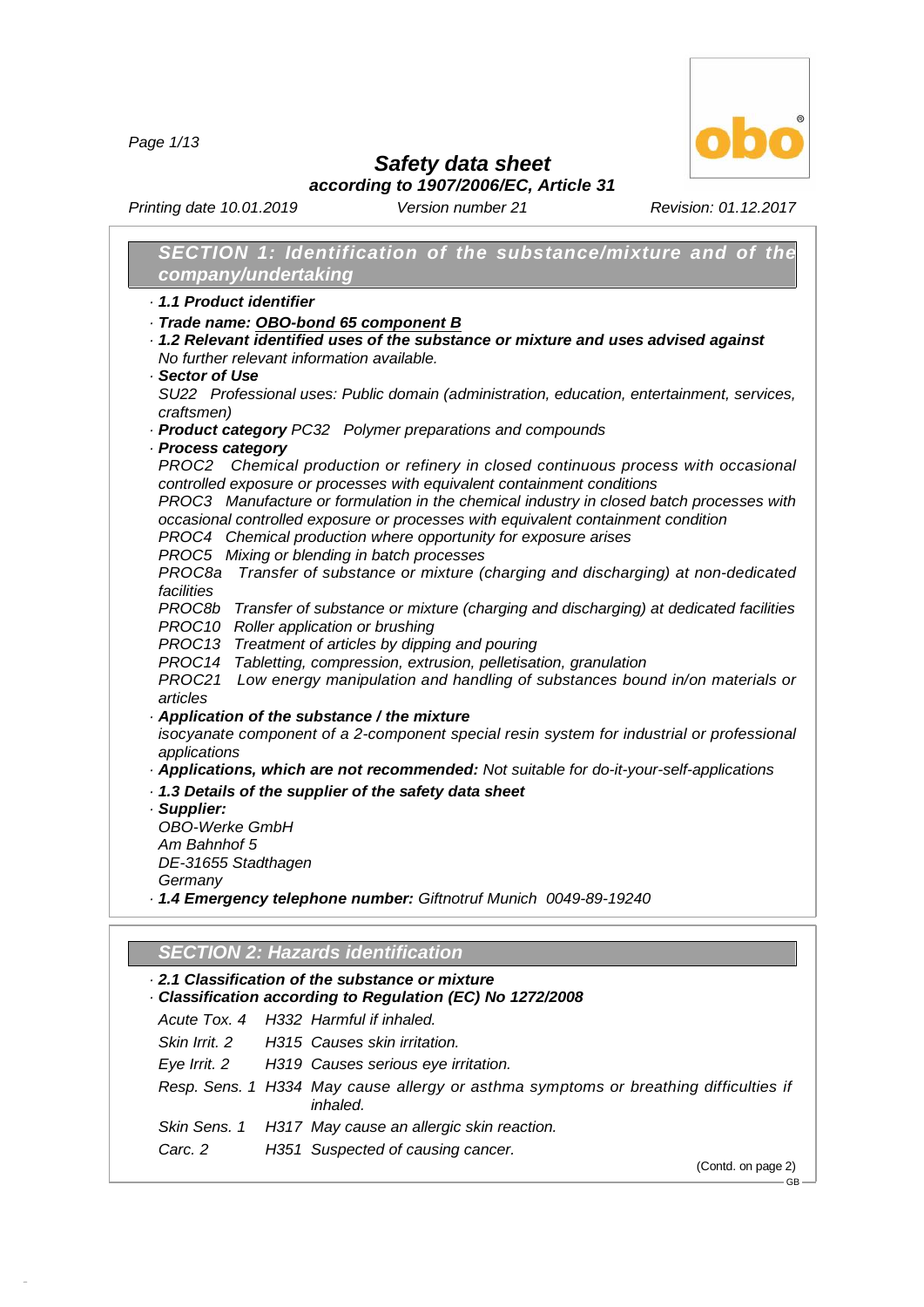*Page 2/13*

48.0.6



## *Safety data sheet*

*according to 1907/2006/EC, Article 31*

*Printing date 10.01.2019 Version number 21 Revision: 01.12.2017*

|                                                                                                                                                                           | Trade name: OBO-bond 65 component B                                                                                                                                                                                                                                                                                                                                                                                                                                                                                                                                                                                                                                                                                                                                                                                                                                      |
|---------------------------------------------------------------------------------------------------------------------------------------------------------------------------|--------------------------------------------------------------------------------------------------------------------------------------------------------------------------------------------------------------------------------------------------------------------------------------------------------------------------------------------------------------------------------------------------------------------------------------------------------------------------------------------------------------------------------------------------------------------------------------------------------------------------------------------------------------------------------------------------------------------------------------------------------------------------------------------------------------------------------------------------------------------------|
|                                                                                                                                                                           | (Contd. of page 1)                                                                                                                                                                                                                                                                                                                                                                                                                                                                                                                                                                                                                                                                                                                                                                                                                                                       |
| STOT SE3                                                                                                                                                                  | H335 May cause respiratory irritation.                                                                                                                                                                                                                                                                                                                                                                                                                                                                                                                                                                                                                                                                                                                                                                                                                                   |
| STOT RE 2                                                                                                                                                                 | H373 May cause damage to organs through prolonged or repeated<br>exposure.                                                                                                                                                                                                                                                                                                                                                                                                                                                                                                                                                                                                                                                                                                                                                                                               |
| 2.2 Label elements<br>· Hazard pictograms                                                                                                                                 | Labelling according to Regulation (EC) No 1272/2008<br>The product is classified and labelled according to the CLP regulation.                                                                                                                                                                                                                                                                                                                                                                                                                                                                                                                                                                                                                                                                                                                                           |
| GHS07<br>GHS08                                                                                                                                                            |                                                                                                                                                                                                                                                                                                                                                                                                                                                                                                                                                                                                                                                                                                                                                                                                                                                                          |
| · Signal word Danger                                                                                                                                                      |                                                                                                                                                                                                                                                                                                                                                                                                                                                                                                                                                                                                                                                                                                                                                                                                                                                                          |
| · Hazard statements<br>H332 Harmful if inhaled.<br>H315 Causes skin irritation.<br>· Precautionary statements<br>P <sub>260</sub><br>P <sub>280</sub><br>P <sub>284</sub> | · Hazard-determining components of labelling:<br>formaldehyde, oligomeric reaction product with aniline and phosgene (oligomeric MDI)<br>aromatic polyisocyanate-prepolymer<br>H319 Causes serious eye irritation.<br>H334 May cause allergy or asthma symptoms or breathing difficulties if inhaled.<br>H317 May cause an allergic skin reaction.<br>H351 Suspected of causing cancer.<br>H335 May cause respiratory irritation.<br>H373 May cause damage to organs through prolonged or repeated exposure.<br>Do not breathe dust/fume/gas/mist/vapours/spray.<br>Wear protective gloves/protective clothing/eye protection/face protection.<br>[In case of inadequate ventilation] wear respiratory protection.<br>P305+P351+P338 IF IN EYES: Rinse cautiously with water for several minutes. Remove<br>contact lenses, if present and easy to do. Continue rinsing. |
| P <sub>405</sub><br>P <sub>501</sub>                                                                                                                                      | Store locked up.<br>Dispose of contents/container in accordance with local/regional/national/<br>international regulations.                                                                                                                                                                                                                                                                                                                                                                                                                                                                                                                                                                                                                                                                                                                                              |
| $\cdot$ Additional information:                                                                                                                                           |                                                                                                                                                                                                                                                                                                                                                                                                                                                                                                                                                                                                                                                                                                                                                                                                                                                                          |
| 2.3 Other hazards                                                                                                                                                         | Contains isocyanates. May produce an allergic reaction.                                                                                                                                                                                                                                                                                                                                                                                                                                                                                                                                                                                                                                                                                                                                                                                                                  |
| · PBT: Not applicable.                                                                                                                                                    | Danger for health when breathing in. Effect of sensitizition on the lungs. Recognized<br>allergen. Persons with hypersensitive respiratory tracts (asthma, chronic obstructive<br>pulmonary) should not handle with the product.<br>· Results of PBT and vPvB assessment                                                                                                                                                                                                                                                                                                                                                                                                                                                                                                                                                                                                 |
| · vPvB: Not applicable.                                                                                                                                                   | GB                                                                                                                                                                                                                                                                                                                                                                                                                                                                                                                                                                                                                                                                                                                                                                                                                                                                       |

(Contd. on page 3)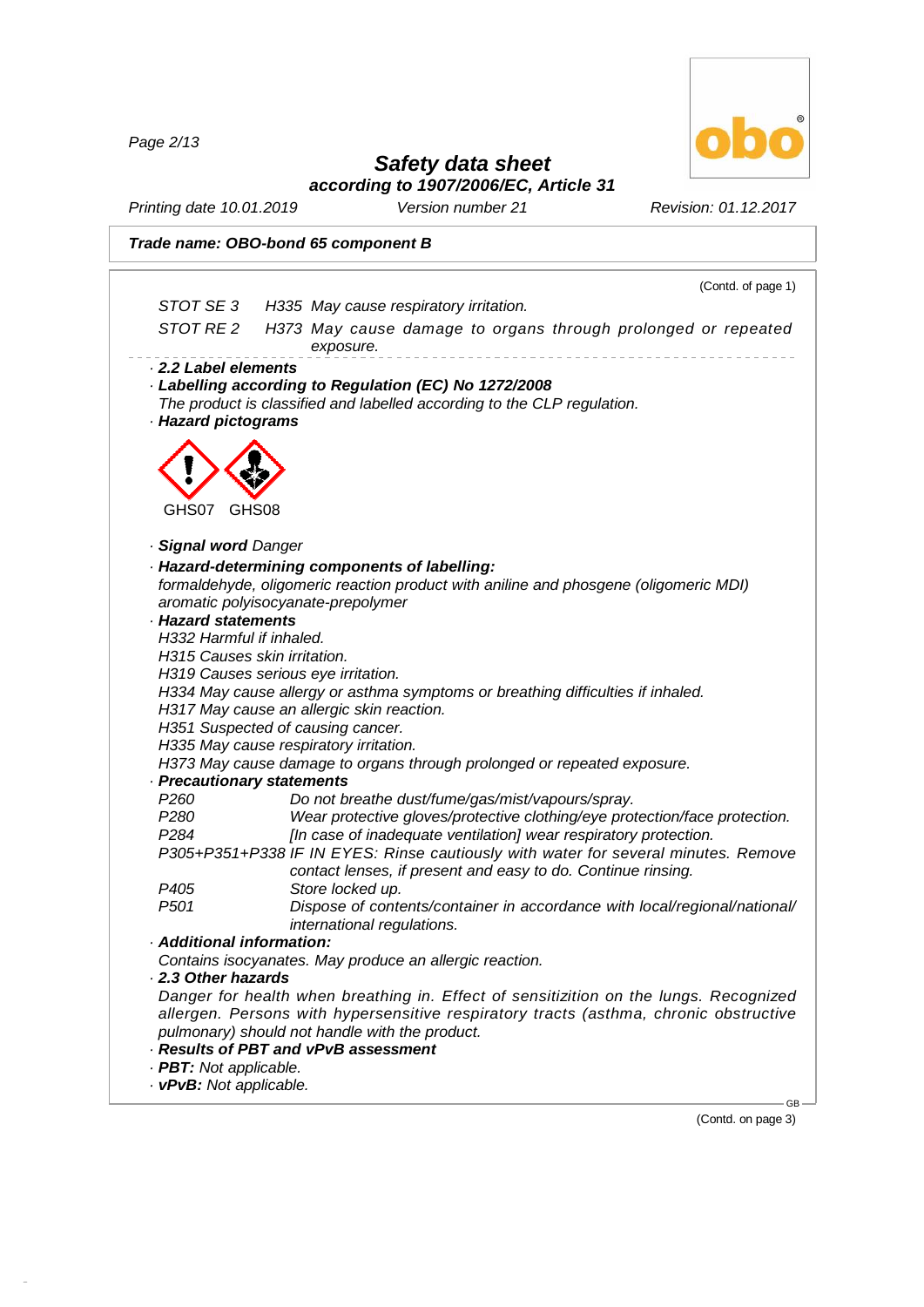*Page 3/13*

#### *Safety data sheet according to 1907/2006/EC, Article 31*

*Printing date 10.01.2019 Version number 21 Revision: 01.12.2017*

*Trade name: OBO-bond 65 component B*

(Contd. of page 2)

| 3.2 Mixtures<br>- Description: Aromatic polyisocyanate-pre-polymer     |                                                                                                                                             |        |
|------------------------------------------------------------------------|---------------------------------------------------------------------------------------------------------------------------------------------|--------|
| · Dangerous components:                                                |                                                                                                                                             |        |
| CAS: 32055-14-4<br>EINECS: 202-966-0<br>Reg.nr.: 01-2119457024-46-0006 | formaldehyde, oligomeric reaction product 50-100%<br>with aniline and phosgene (oligomeric MDI)<br>Resp. Sens. 1, H334; Carc. 2, H351; STOT |        |
| 01-2119457024-46-0007                                                  | RE 2, H373; Acute Tox. 4, H332; Skin Irrit. 2,<br>H315; Eye Irrit. 2, H319; Skin Sens. 1, H317;<br>STOT SE 3, H335                          |        |
| CAS: 53862-89-8                                                        | aromatic polyisocyanate-prepolymer<br>Resp. Sens. 1, H334; Skin Sens. 1, H317                                                               | 25-50% |

#### *SECTION 4:First aid measures*

#### *· 4.1 Description of first aid measures*

#### *· General information:*

*Symptoms of poisoning may even occur after several hours; therefore medical observation for at least 48 hours after the accident.*

*Immediately remove any clothing soiled by the product.*

#### *· After inhalation:*

*Supply fresh air and to be sure call for a doctor.*

*In case of unconsciousness place patient stably in side position for transportation.*

*· After skin contact:*

*Immediately wash with water and soap and rinse thoroughly.*

*If skin irritation continues, consult a doctor.*

#### *· After eye contact:*

*Rinse opened eye for several minutes under running water. Then consult a doctor.*

- *· After swallowing: Do not induce vomiting; call for medical help immediately.*
- *· 4.2 Most important symptoms and effects, both acute and delayed No further relevant information available.*

*· Information for doctor:*

*The product irritates the respiratory tract and is a potential sensor for sensitization of skin and respiratory tract. The treatment of the acute irritation or bronchial constriction is primarily symptomatic. Depending on extent of the exposition and disturbances a longer medical care can be necessary.*

*· 4.3 Indication of any immediate medical attention and special treatment needed No further relevant information available.*

#### **SECTION 5: Firefighting measures**

- *· 5.1 Extinguishing media*
- *· Suitable extinguishing agents: Water spray*

*Fire-extinguishing powder*

48.0.6

(Contd. on page 4)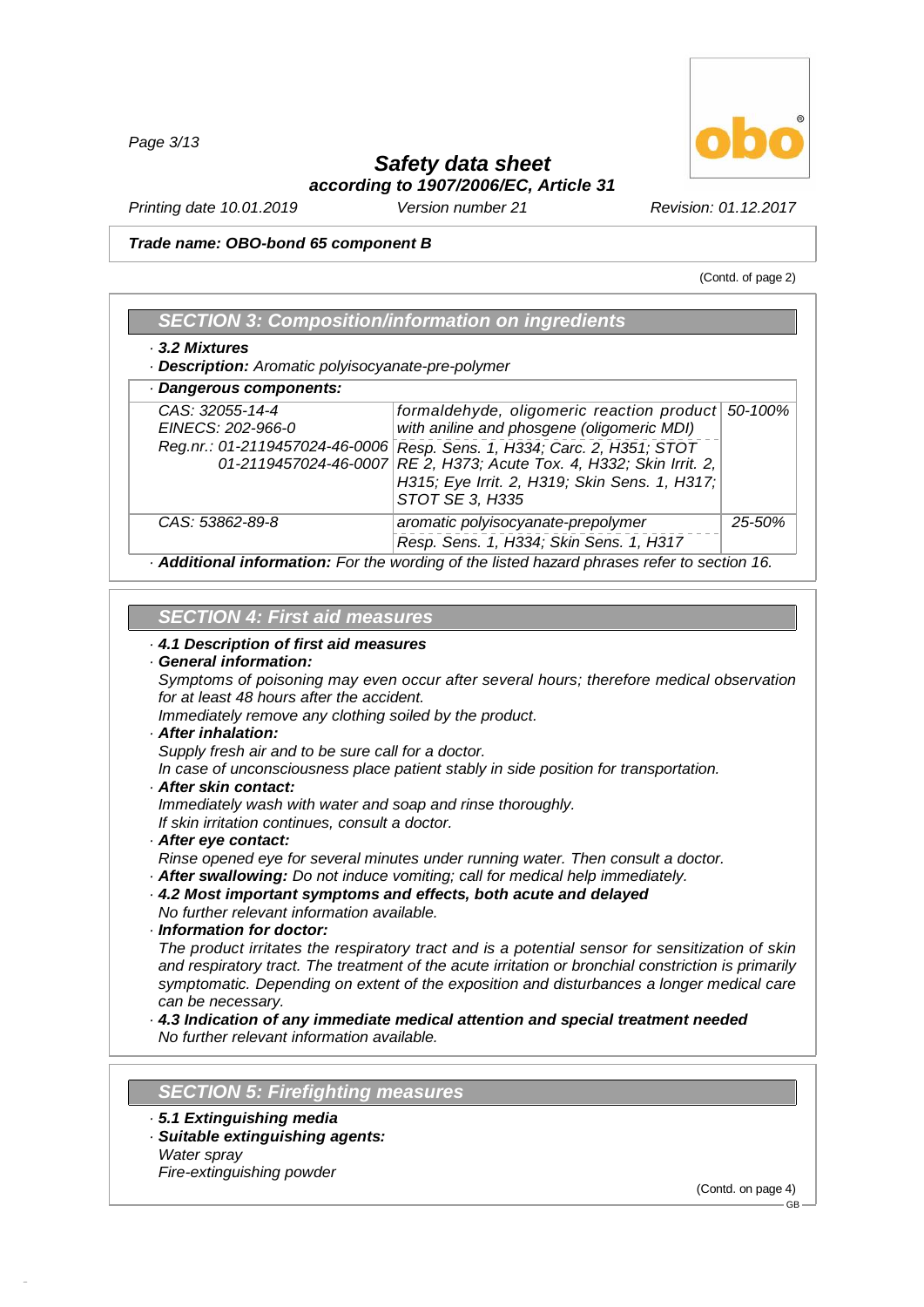*Page 4/13*

## *Safety data sheet*

*according to 1907/2006/EC, Article 31*

*Printing date 10.01.2019 Version number 21 Revision: 01.12.2017*

#### *Trade name: OBO-bond 65 component B*

*Carbon dioxide*

*Foam*

- *· For safety reasons unsuitable extinguishing agents: Water with full jet · 5.2 Special hazards arising from the substance or mixture*
- *When fire carbon monoxide, nitrogen oxides, isocyanate vapours and traces of hydrogen*
- *cyanide can be developed. · 5.3 Advice for firefighters*
- *· Protective equipment: Wear self-contained respiratory protective device.*
- *· Additional information*

*Dispose of fire debris and contaminated fire fighting water in accordance with official regulations.*

*In case of flame spread pressure build-up, bursting danger. Containers should be cooled with water and removed from danger zone.*

#### *SECTION 6:Accidental release measures*

- *· 6.1 Personal precautions, protective equipment and emergency procedures Wear protective clothing.*
- *· 6.2 Environmental precautions:*

*Do not allow product to reach sewage system or any water course.*

*Inform respective authorities in case of seepage into water course or sewage system. Do not allow to enter sewers/ surface or ground water.*

*· 6.3 Methods and material for containment and cleaning up:*

*Absorb with liquid-binding material (sand, diatomite, acid binders, universal binders, sawdust).*

*Dispose contaminated material as waste according to item 13.Ensure adequate ventilation.*

- 
- *· 6.4 Reference to other sections*

*After approx. 1 hour to be filled in suitable barrels; the barrels should not be closed (liberation of CO2), but only covered. They should be left outside for 7-14 days, then the containers can be disposed according to official regulations.*

#### **SECTION 7: Handling and storage**

#### *· 7.1 Precautions for safe handling*

*Ensure good ventilation/exhaustion at the workplace.*

*Prevent formation of aerosols.*

48.0.6

*The air limiting values mentioned in chapter 8 have to be controlled. At places of work, where aerosols and/or fumes can occur in higher concentrations, exceeding of limiting hygienic values has to be prevented by specific air exhaust. The air motions have to be carried out from the persons away.*

*The personal safety measures mentioned in chapter 8 are to be followed. The measures regarding handling with isocyanate are to be followed. Contact with skin and eyes as well as breathing in of vapours is to be avoided.*

*Safety precautions for handling of just molded polyurethane parts (prototypes, positives or negatives):*

*Depending on the production parameters, any uncovered surfaces of polyurethane moldings containing isocyanates as raw material, may contain traces of substances (e. g. primary and* (Contd. on page 5)

(Contd. of page 3)

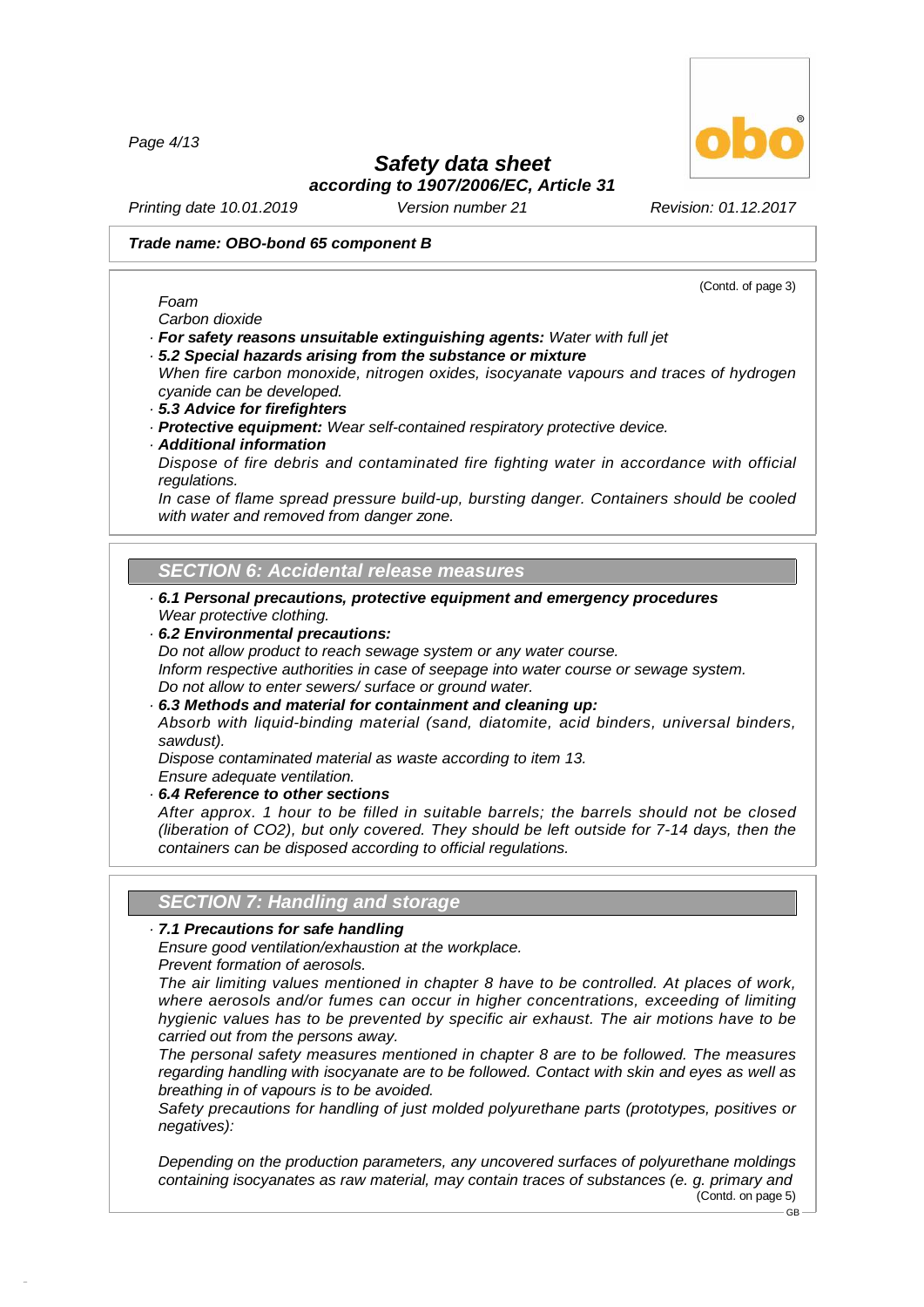*Page 5/13*



## *Safety data sheet*

*according to 1907/2006/EC, Article 31*

*Printing date 10.01.2019 Version number 21 Revision: 01.12.2017*

#### *Trade name: OBO-bond 65 component B*

(Contd. of page 4)

*reaction products, catalysts, release agents) with hazardous characteristics. Avoid any skin contact with traces of*

*these substances! When demolding or otherwise handling just molded polyurethane parts, use protective nitrile rubber gloves (according to DIN EN 374) or protective nitrile rubber gloves against mechanic exposure. For any further skin protection we recommend to wear protective clothing when handling just molded polyurethane parts.*

*In case you are aware of any allergic reaction to this material, consult your company physician (in line with risk assessment) before working with the product.*

- *· Information about fire - and explosion protection: No special measures required.*
- *· 7.2 Conditions for safe storage, including any incompatibilities*
- *· Storage:*
- *· Requirements to be met by storerooms and receptacles: No special requirements.*
- *· Information about storage in one common storage facility:*
- *Store away from foodstuffs.*
- *Store away from foodstuffs.*
- *· Further information about storage conditions: Protect against cooling below 20°C and heating over 40°C.*
- *Store in dry conditions.*
- *Keep container tightly closed.*
- *· 7.3 Specific end use(s) No further relevant information available.*

**SECTION 8: Exposure controls/personal protection** 

*· Additional information about design of technical facilities: No further data; see item 7.*

#### *· 8.1 Control parameters*

*· Ingredients with limit values that require monitoring at the workplace:*

*The product does not contain any relevant quantities of materials with critical values that have to be monitored at the workplace.*

- *· Additional information: The lists valid during the making were used as basis.*
- *· 8.2 Exposure controls*
- *· Personal protective equipment:*
- *· General protective and hygienic measures:*

*Keep away from foodstuffs, beverages and feed. Immediately remove all soiled and contaminated clothing Wash hands before breaks and at the end of work.*

*Do not inhale gases / fumes / aerosols. Avoid contact with the eyes and skin.*

- *· Respiratory protection:*
- *In case of exceeding the limit value. Filter A2/P2*

#### *· Protection of hands:*

*Protective gloves*

48.0.6

*For the permanent contact gloves made of Nitrilkautschuk with a layer thickness of at least 0.33 mm are suitable. The penetration time of this glove material is > 480 minutes. The glove material has to be according the requirement of EU-guideline 89/686/EWG and the resulting norm EN374, for example KCL Camatril,0731. The above mentioned penetration times are based on laboratory measurements of KCL according to EN 374.*

*This recommendation is only valid for the product, which is delivered from us and only for* (Contd. on page 6) GB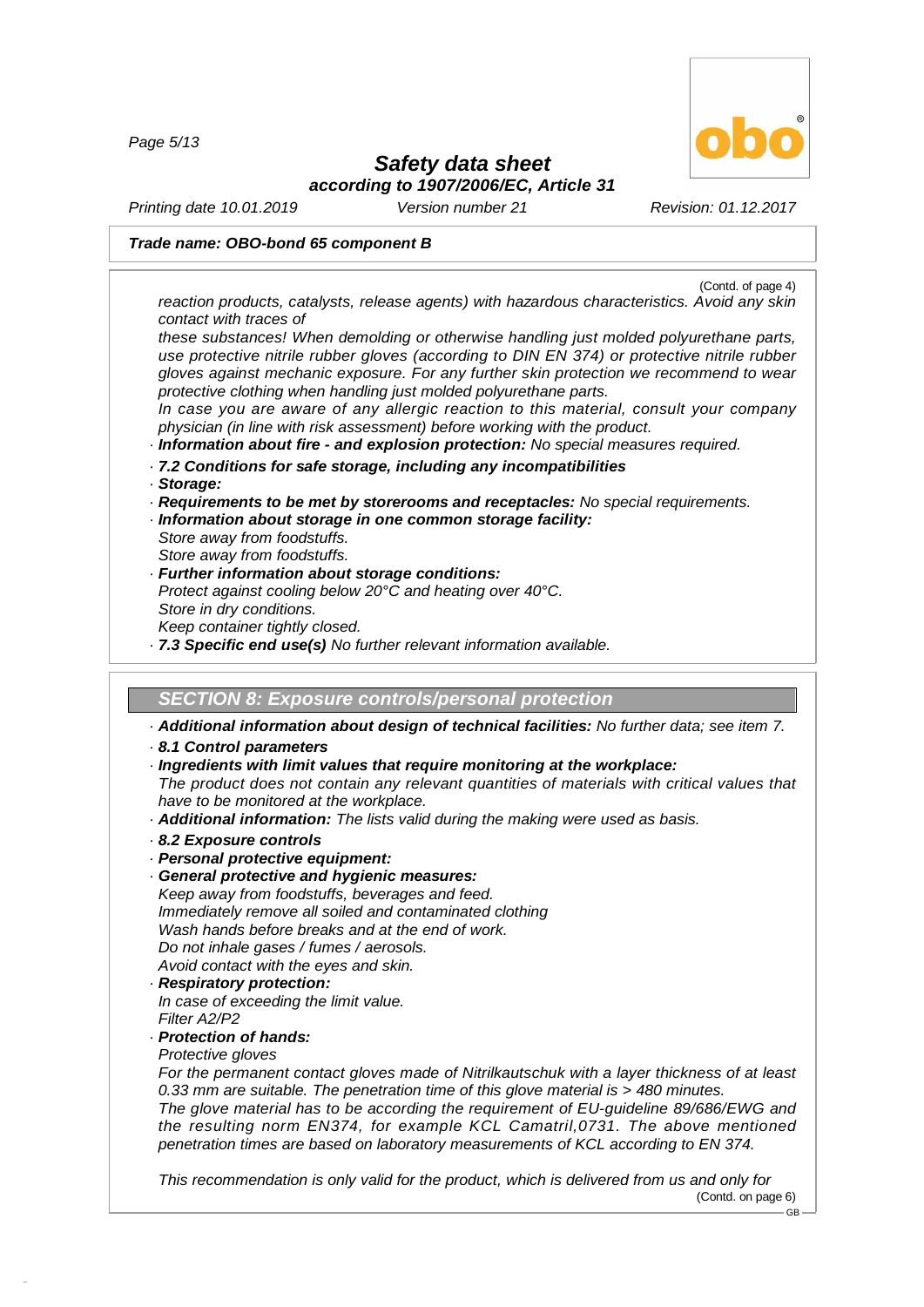*Page 6/13*



## *Safety data sheet*

*according to 1907/2006/EC, Article 31*

*Printing date 10.01.2019 Version number 21 Revision: 01.12.2017*

#### *Trade name: OBO-bond 65 component B*

(Contd. of page 5)

GB

*the intended mentioned application. Regarding dissolution or mixing with other substances please contact suppliers of CE-approved gloves. (For example KCL GmbH, D-36124 Eichenzell, internet: [www.kcl.de\)](��)*

*OBO gives this recommendation in good faith, without liability for any claims arising from the recommendation or the use of the suggested protection gloves.*

#### *· Material of gloves*

*The selection of the suitable gloves does not only depend on the material, but also on further marks of quality and varies from manufacturer to manufacturer. As the product is a preparation of several substances, the resistance of the glove material can not be calculated in advance and has therefore to be checked prior to the application. · Eye protection:*



48.0.6

*Tightly sealed goggles*

*· Body protection: Protective work clothing*

| <b>SECTION 9: Physical and chemical properties</b>                                                                             |                                               |
|--------------------------------------------------------------------------------------------------------------------------------|-----------------------------------------------|
| . 9.1 Information on basic physical and chemical properties<br><b>General Information</b><br>· Appearance:                     |                                               |
| Form:                                                                                                                          | Fluid                                         |
| Colour:                                                                                                                        | <b>Brown</b>                                  |
| · Odour:                                                                                                                       | musty                                         |
| · pH-value at 20 °C:                                                                                                           | < 7 (ISO 8975)                                |
| Change in condition<br><b>Melting point/freezing point:</b><br>Initial boiling point and boiling range: ca. 350 °C (DIN 53171) | < 5 °C                                        |
| · Flash point:                                                                                                                 | $>$ 200 °C (c.c.)                             |
| · Ignition temperature:                                                                                                        | >400 °C (DIN 51794)                           |
| · Auto-ignition temperature:                                                                                                   | Product is not selfigniting.                  |
| · Explosive properties:                                                                                                        | Product does not present an explosion hazard. |
| Vapour pressure at 20 °C:                                                                                                      | $< 0.00001$ mbar                              |
| Density at 20 °C:                                                                                                              | $1.23$ g/cm <sup>3</sup> (ISO 2811)           |
| · Solubility in / Miscibility with<br>water:                                                                                   | Not miscible or difficult to mix.             |
| · Viscosity:<br>Dynamic at 25 °C:                                                                                              | 500 mPas (DIN 53019)                          |
|                                                                                                                                | (Contd. on page 7)                            |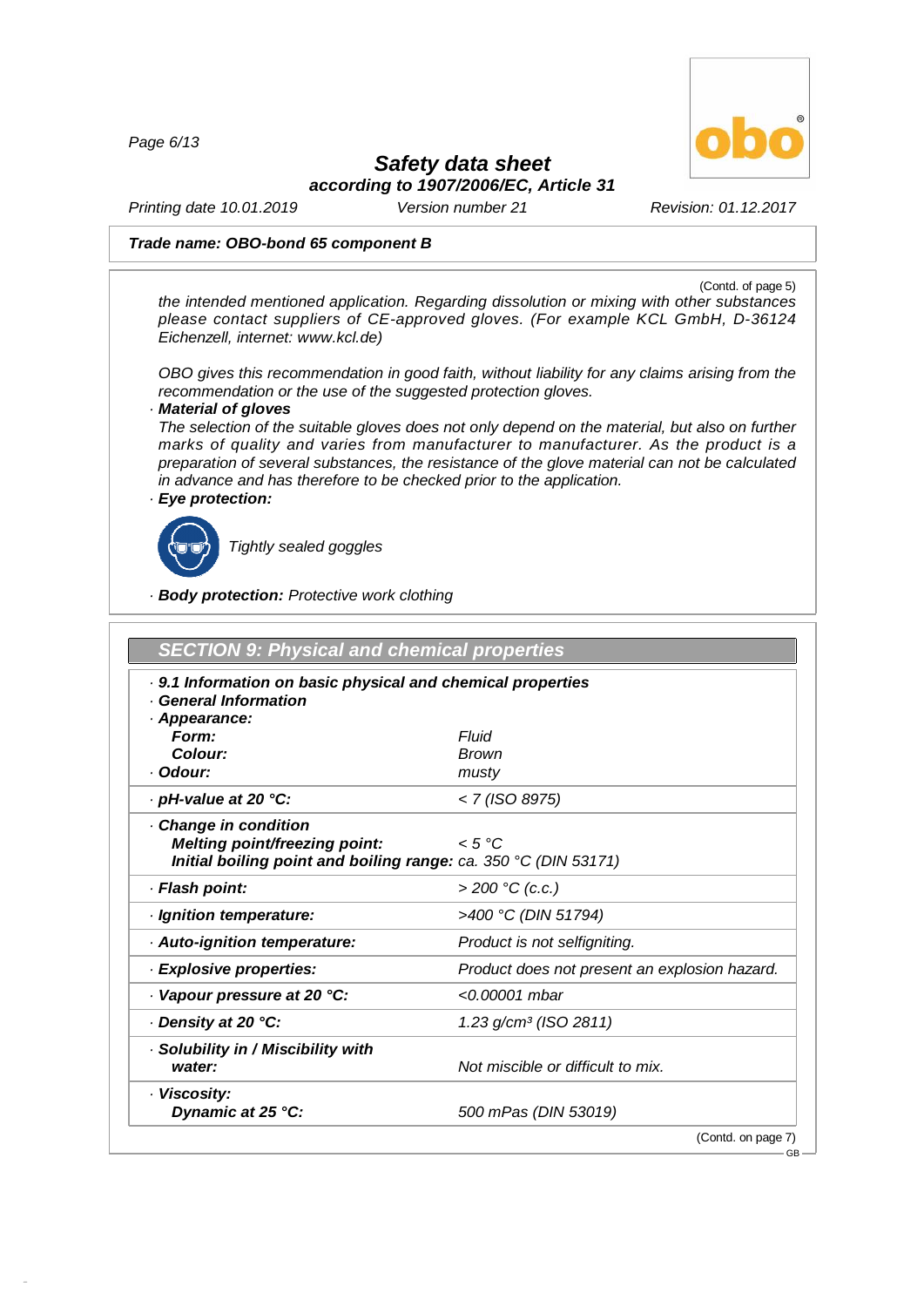*Page 7/13*

#### *Safety data sheet according to 1907/2006/EC, Article 31*

*Printing date 10.01.2019 Version number 21 Revision: 01.12.2017*

#### *Trade name: OBO-bond 65 component B*

*· 9.2 Other information No further relevant information available.*

#### *SECTION 10: Stability and reactivity*

- *· 10.1 Reactivity No further relevant information available.*
- *· 10.2 Chemical stability*
- *· Thermal decomposition / conditions to be avoided: No decomposition if used and stored according to specifications. At approx. 200°C polymerization, CO2-separation.*

*· 10.3 Possibility of hazardous reactions Exothermic reaction with amines and alcohols; with water CO2-development, in closed container developing of pressure, bursting danger.*

- *· 10.4 Conditions to avoid No further relevant information available.*
- *· 10.5 Incompatible materials: No further relevant information available.*
- *· 10.6 Hazardous decomposition products: Carbon monoxide Nitrogen oxides (NOx) Cyan hydrogen (HCN) Possible in traces.*

#### *SECTION 11: Toxicological information*

*· 11.1 Information on toxicological effects*

*· Acute toxicity*

48.0.6

*Harmful if inhaled.*

*· LD/LC50 values relevant for classification:*

|        | (oligomeric MDI)                                                                                                                                 | 32055-14-4 formaldehyde, oligomeric reaction product with aniline and phosgene                                                    |
|--------|--------------------------------------------------------------------------------------------------------------------------------------------------|-----------------------------------------------------------------------------------------------------------------------------------|
| Oral   | LD50                                                                                                                                             | >10,000 mg/kg (rat)                                                                                                               |
| Dermal | LD50                                                                                                                                             | $>9,400$ mg/kg (rabbit)                                                                                                           |
|        | Inhalative   LC50/4 h Aerosole   310 mg/l (Rat)                                                                                                  |                                                                                                                                   |
|        |                                                                                                                                                  | 53862-89-8 aromatic polyisocyanate-prepolymer                                                                                     |
| Oral   | LD50                                                                                                                                             | >5,000 mg/kg (Rat)                                                                                                                |
|        | · Serious eye damage/irritation<br>Causes serious eye irritation.<br>· Respiratory or skin sensitisation<br>May cause an allergic skin reaction. | May cause allergy or asthma symptoms or breathing difficulties if inhaled.<br>· Additional toxicological information: sensitizing |
|        |                                                                                                                                                  | · CMR effects (carcinogenity, mutagenicity and toxicity for reproduction)                                                         |
|        |                                                                                                                                                  | . Germ cell mutagenicity Based on available data, the classification criteria are not met.                                        |

GB



(Contd. of page 6)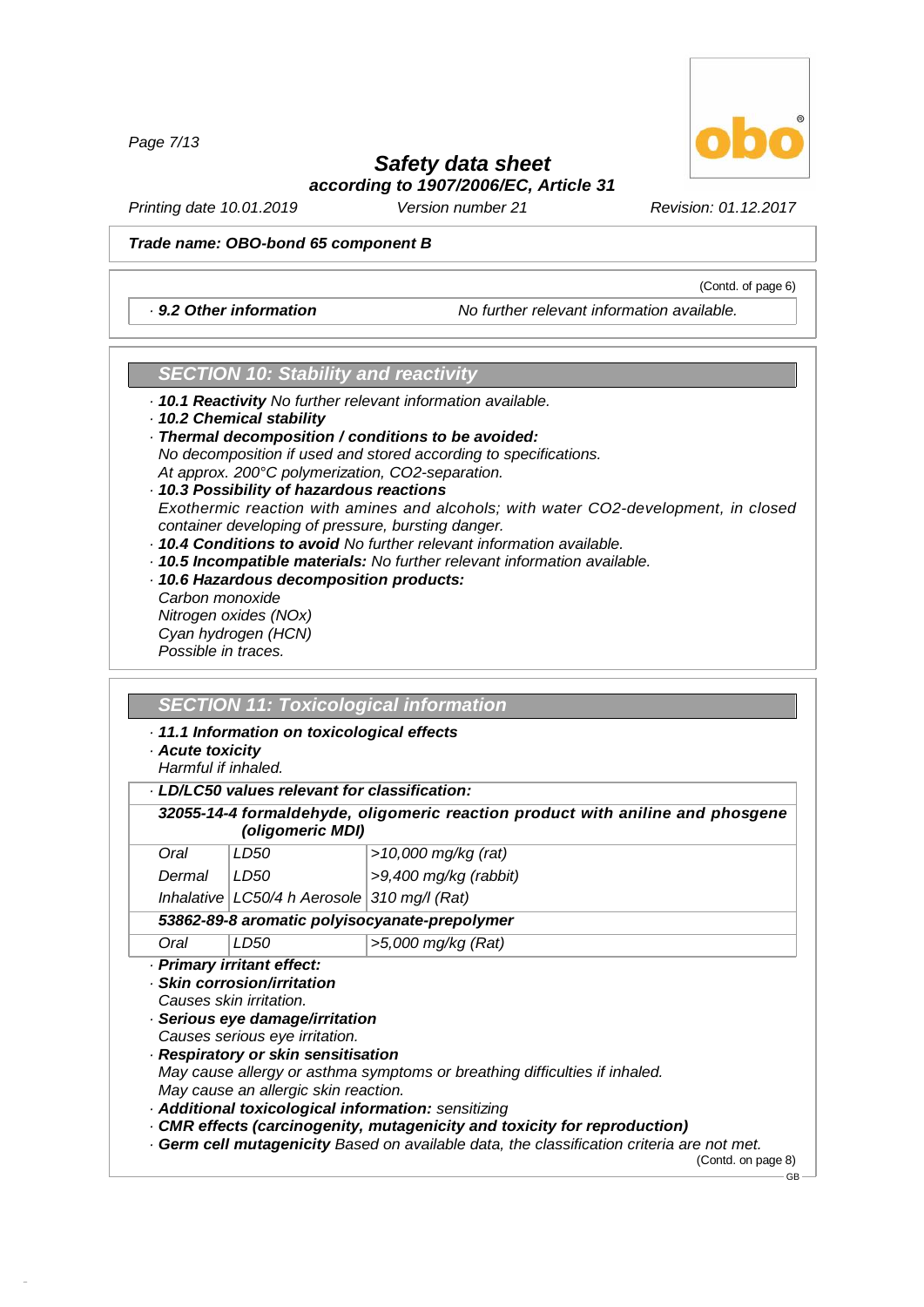*Page 8/13*

## *Safety data sheet*

(Contd. of page 7)

*according to 1907/2006/EC, Article 31*

*Printing date 10.01.2019 Version number 21 Revision: 01.12.2017*

#### *Trade name: OBO-bond 65 component B*

*· Carcinogenicity*

*Suspected of causing cancer.*

- *· Reproductive toxicity Based on available data, the classification criteria are not met.*
- *· STOT-single exposure*
- *May cause respiratory irritation.*
- *· STOT-repeated exposure*
- *May cause damage to organs through prolonged or repeated exposure.*
- *· Aspiration hazard Based on available data, the classification criteria are not met.*

| SECTION 12: Ecological information |
|------------------------------------|
|------------------------------------|

#### *· 12.1 Toxicity*

*· Aquatic toxicity:*

*32055-14-4 formaldehyde, oligomeric reaction product with aniline and phosgene (oligomeric MDI)*

*LC50 (96 h) >1,000 mg/l (Acute fish toxcity)*

*EC/ LC 50 (72 h) >1,640 mg/l (Scenedesmus subspicatus)*

*EC 50 (24 h) >1,000 mg/l (daphnia magna)*

- *· 12.2 Persistence and degradability No further relevant information available.*
- *· 12.3 Bioaccumulative potential No further relevant information available.*
- *· 12.4 Mobility in soil No further relevant information available.*
- *· Additional ecological information:*

*· General notes:*

*Water hazard class 1 (German Regulation) (Self-assessment): slightly hazardous for water Do not allow undiluted product or large quantities of it to reach ground water, water course or sewage system.*

- *· 12.5 Results of PBT and vPvB assessment*
- *· PBT: Not applicable.*
- *· vPvB: Not applicable.*

*· 12.6 Other adverse effects No further relevant information available.*

#### *SECTION 13: Disposal considerations*

*· 13.1 Waste treatment methods*

*· Recommendation*

48.0.6

*Must not be disposed together with household garbage. Do not allow product to reach sewage system.*

*· Waste disposal key:*

*The Waste-Key-Numbers have to be given from the waste-producer depending on the respective trade. Therefore no information can be stated from the manufacturer.*

| · European waste catalogue                                       |
|------------------------------------------------------------------|
| $HP 4$   Irritant - skin irritation and eye damage               |
| HP 5   Specific Target Organ Toxicity (STOT)/Aspiration Toxicity |
| $HP 7$   Carcinogenic                                            |
| (Contedon non                                                    |

(Contd. on page

GB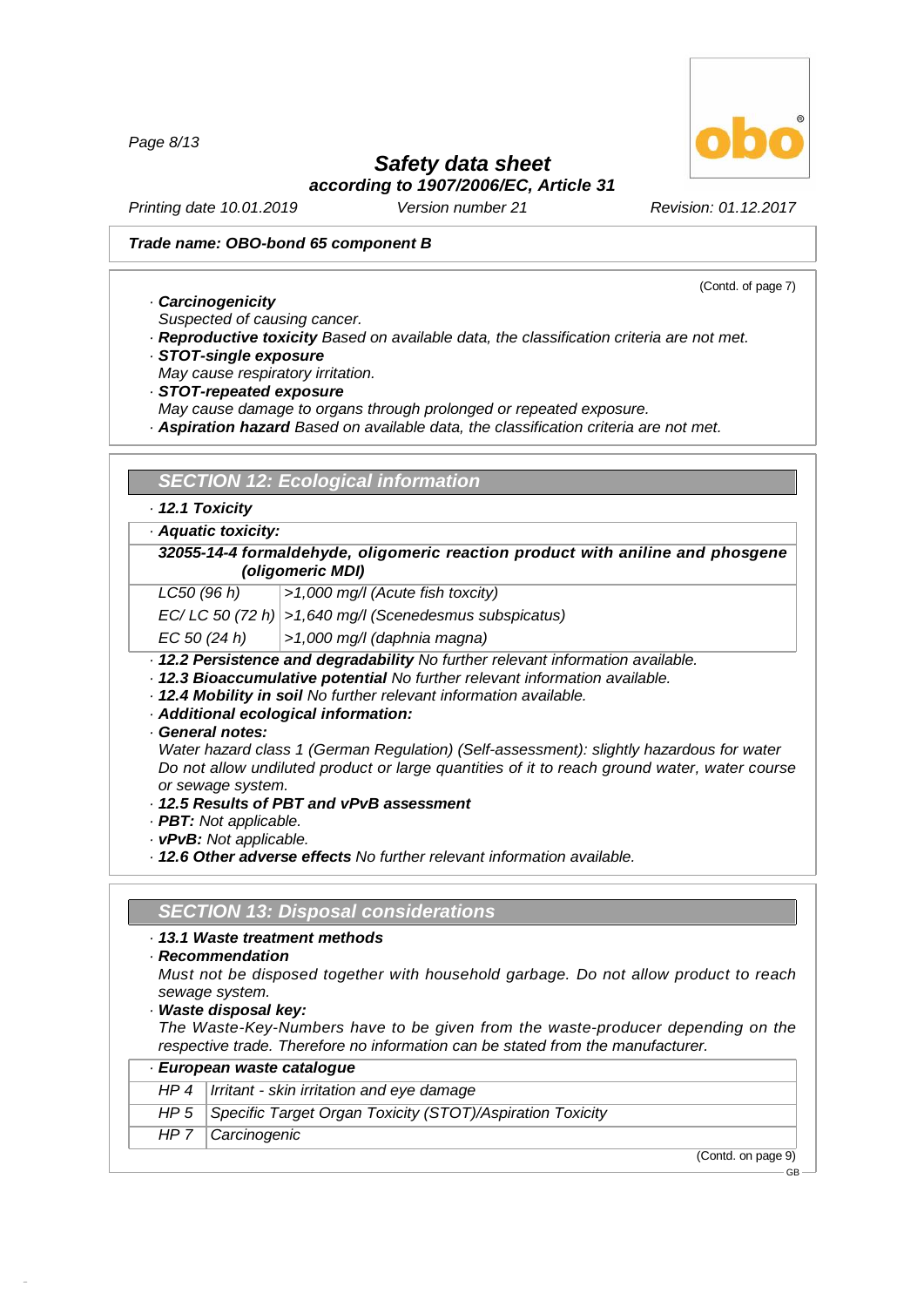*Page 9/13*

# *Safety data sheet*

*according to 1907/2006/EC, Article 31*

*Printing date 10.01.2019 Version number 21 Revision: 01.12.2017*

#### *Trade name: OBO-bond 65 component B*

*HP 13 Sensitising*

#### *· Uncleaned packaging:*

*· Recommendation:*

*Empty contaminated packagings thoroughly. They may be recycled after thorough and proper cleaning.*

*Disposal must be made according to official regulations.*

| <b>SECTION 14: Transport information</b>                                   |                                    |
|----------------------------------------------------------------------------|------------------------------------|
| . 14.1 UN-Number<br>· ADR, ADN, IMDG, IATA                                 | Void                               |
| 14.2 UN proper shipping name<br>· ADR, ADN, IMDG, IATA                     | Void                               |
| 14.3 Transport hazard class(es)<br>· ADR, ADN, IMDG, IATA<br>· Class       | Void                               |
| 14.4 Packing group<br>· ADR, IMDG, IATA                                    | Void                               |
| . 14.5 Environmental hazards:<br>· Marine pollutant:                       | Nο                                 |
| 14.6 Special precautions for user                                          | Not applicable.                    |
| 14.7 Transport in bulk according to Annex<br>Il of Marpol and the IBC Code | Not applicable.                    |
| · Transport/Additional information:                                        |                                    |
| · IATA<br>· Remarks:                                                       | No dangerous good according to ADR |
| UN "Model Regulation":                                                     | Void                               |

#### *SECTION 15: Regulatory information*

*· 15.1 Safety, health and environmental regulations/legislation specific for the substance or mixture*

- *· REGULATION (EC) No 1907/2006 ANNEX XVII Conditions of restriction: 3*
- *· National regulations:*

*· VOC (EC) 0.00 %*

48.0.6

*Class Share in % I 100.0*

*· Waterhazard class: Water hazard class 1 (Self-assessment): slightly hazardous for water.* (Contd. on page 10)  $-GB -$ 



(Contd. of page 8)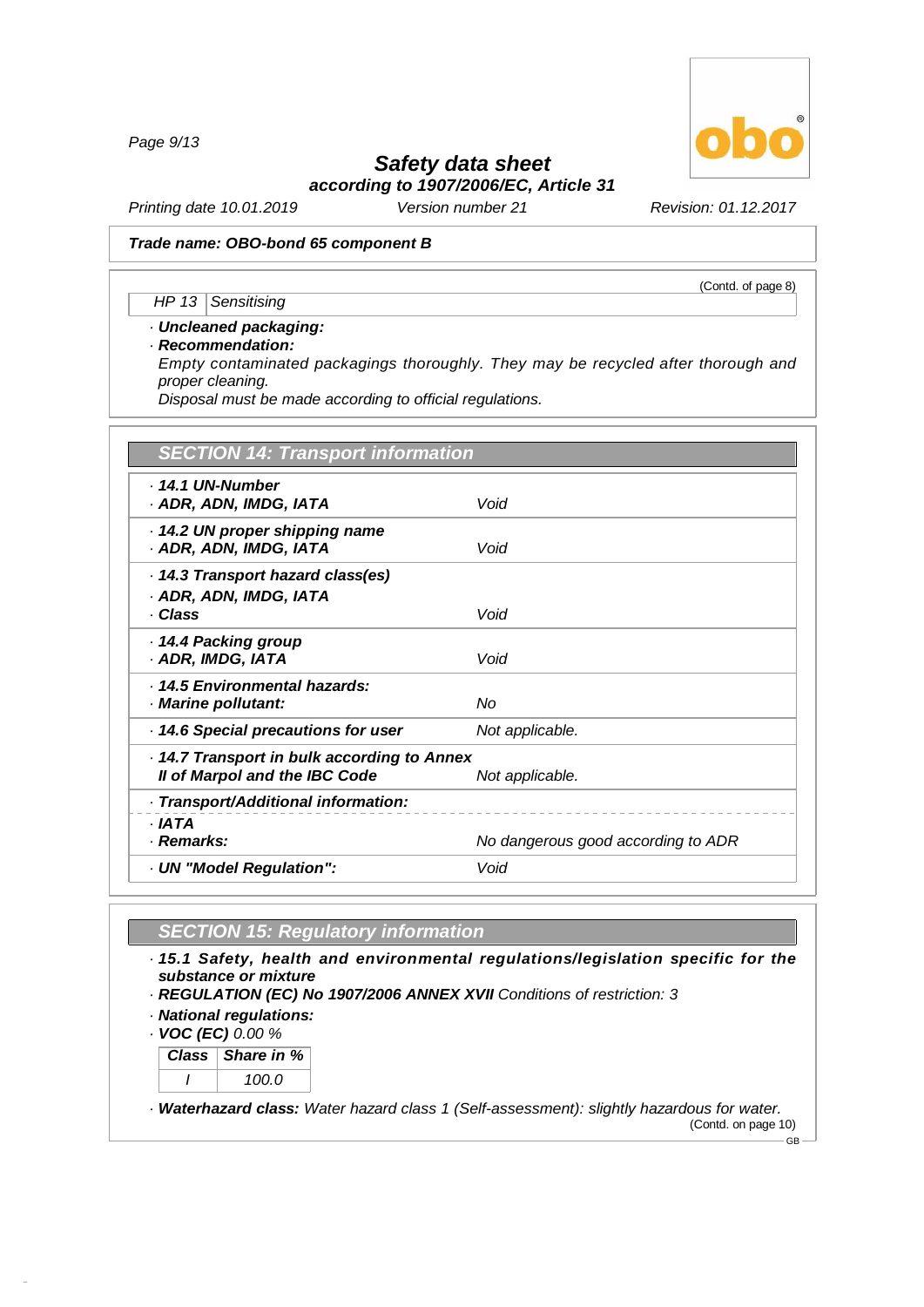*Page 10/13*

## *Safety data sheet*

*according to 1907/2006/EC, Article 31*

*Printing date 10.01.2019 Version number 21 Revision: 01.12.2017*

#### *Trade name: OBO-bond 65 component B*

(Contd. of page 9)

#### *· Other regulations, limitations and prohibitive regulations*

*· Substances of very high concern (SVHC) according to REACH, Article 57*

*No substances of very high concern contained resp. below the limit.*

*· 15.2 Chemical safety assessment: A Chemical Safety Assessment has been carried out.*

#### *SECTION 16: Other information*

*This information is based on our present knowledge. However, this shall not constitute a guarantee for any specific product features and shall not establish a legally valid contractual relationship.*

#### *· Relevant phrases*

*H315 Causes skin irritation. H317 May cause an allergic skin reaction. H319 Causes serious eye irritation. H332 Harmful if inhaled. H334 May cause allergy or asthma symptoms or breathing difficulties if inhaled. H335 May cause respiratory irritation. H351 Suspected of causing cancer. H373 May cause damage to organs through prolonged or repeated exposure. · Department issuing SDS: Product Safety · Abbreviations and acronyms: Acute Tox. 4: Acute toxicity –Category 4*

*Skin Irrit. 2: Skin corrosion/irritation –Category 2 Eye Irrit. 2: Serious eye damage/eye irritation –Category 2 Resp. Sens. 1: Respiratory sensitisation –Category 1 Skin Sens. 1: Skin sensitisation –Category 1*

- *Carc. 2: Carcinogenicity –Category 2*
- *STOT SE 3: Specific target organ toxicity (single exposure) –Category 3*

*STOT RE 2: Specific target organ toxicity (repeated exposure) –Category 2*

#### *Annex: Exposure scenario*

#### *· Short title of the exposure scenario*

*· Sector of Use*

48.0.6

*SU22 Professional uses: Public domain (administration, education, entertainment, services, craftsmen)*

- *· Product category PC32 Polymer preparations and compounds*
- *· Process category*

*PROC2 Chemical production or refinery in closed continuous process with occasional controlled exposure or processes with equivalent containment conditions*

*PROC3 Manufacture or formulation in the chemical industry in closed batch processes with occasional controlled exposure or processes with equivalent containment condition*

- *PROC4 Chemical production where opportunity for exposure arises*
- *PROC5 Mixing or blending in batch processes*

*PROC8a Transfer of substance or mixture (charging and discharging) at non-dedicated facilities*

*PROC8b Transfer of substance or mixture (charging and discharging) at dedicated facilities PROC10 Roller application or brushing*

*PROC13 Treatment of articles by dipping and pouring*

(Contd. on page 11)

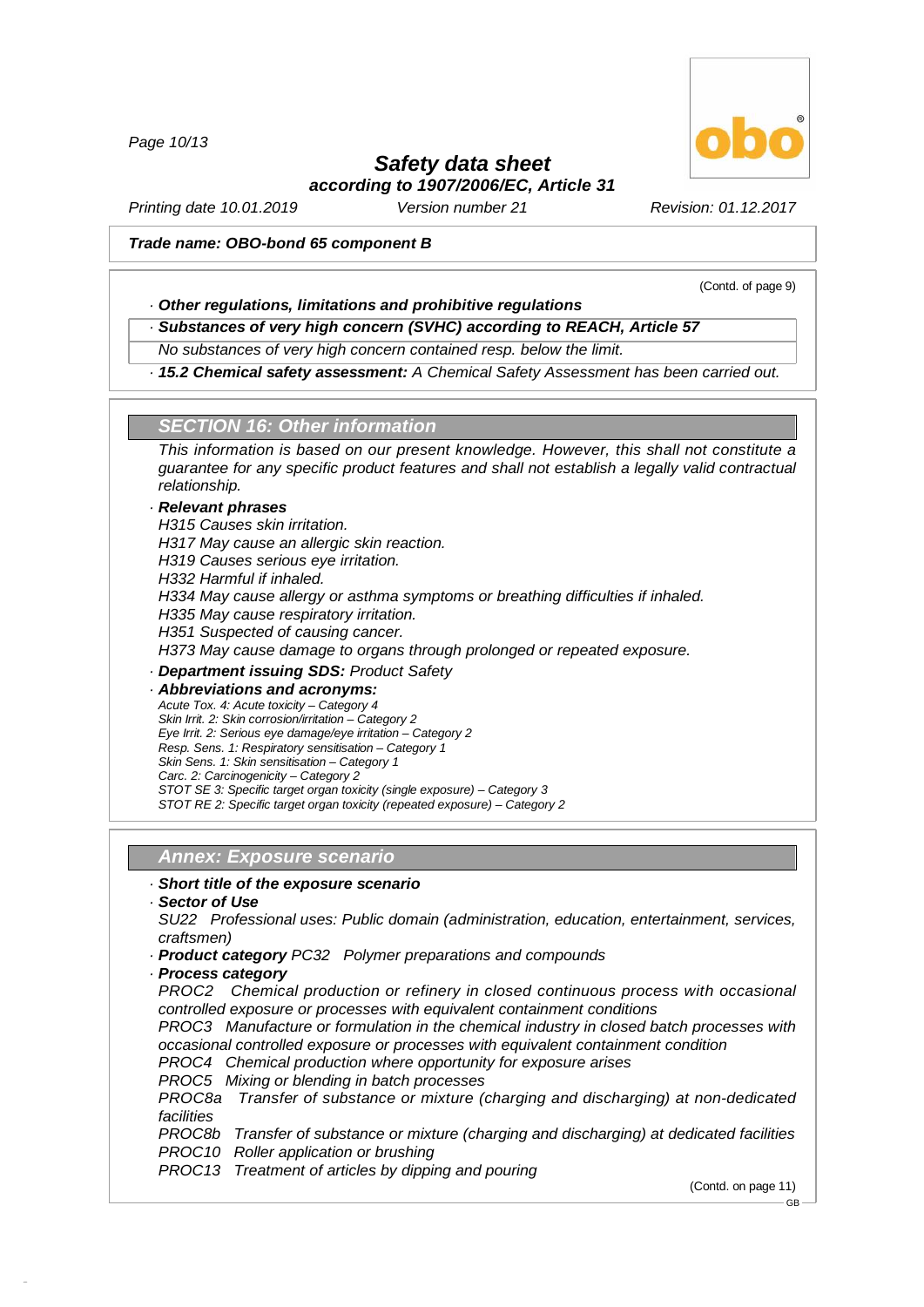*Page 11/13*

48.0.6

## *Safety data sheet*

*according to 1907/2006/EC, Article 31*

*Printing date 10.01.2019 Version number 21 Revision: 01.12.2017*

|                     | Trade name: OBO-bond 65 component B                                                                       |
|---------------------|-----------------------------------------------------------------------------------------------------------|
|                     | (Contd. of page 10)                                                                                       |
|                     | PROC14 Tabletting, compression, extrusion, pelletisation, granulation                                     |
|                     | PROC21 Low energy manipulation and handling of substances bound in/on materials or                        |
| articles            |                                                                                                           |
|                     | $\cdot$ Description of the activities / processes covered in the Exposure Scenario                        |
|                     | See section 1 of the annex to the Safety Data Sheet.                                                      |
|                     | <b>Conditions of use</b> Usage only according to applications stated in the technical data sheets.        |
|                     | · Duration and frequency 5 workdays/week.                                                                 |
|                     | · Worker 8hrs (full working shift).                                                                       |
|                     | · Physical parameters                                                                                     |
|                     | · Physical state Fluid                                                                                    |
|                     | Concentration of the substance in the mixture The substance is main component.                            |
|                     | Used amount per time or activity Smaller than 100 g per application.                                      |
|                     | Other operational conditions                                                                              |
|                     | Observe the general safety regulations when handling chemicals.                                           |
|                     | Other operational conditions affecting environmental exposure                                             |
|                     | No special measures required.                                                                             |
|                     | Other operational conditions affecting worker exposure                                                    |
|                     | Avoid contact with eyes.                                                                                  |
|                     | Avoid contact with the skin.                                                                              |
|                     | Avoid long-term or repeated skin contact.                                                                 |
|                     | Do not breathe gas/vapour/aerosol.                                                                        |
|                     | Other operational conditions affecting consumer exposure                                                  |
|                     | No special measures required.                                                                             |
|                     | Other operational conditions affecting consumer exposure during the use of the                            |
| product             |                                                                                                           |
| Not applicable.     |                                                                                                           |
|                     | Risk management measures                                                                                  |
| · Worker protection |                                                                                                           |
|                     | These measures are for all contributing scenarios at product temperatures BELOW 40 $^{\circ}$ C for       |
|                     | pure MDI or BELOW 45 °C for other MDI based substances.                                                   |
|                     | Any contamination of the skin with the substance should be immediately washed off and                     |
|                     | resulting skin -/ eye problems should be reported.                                                        |
|                     | Organisational protective measures<br>Provide Internal Plant Instruction.                                 |
|                     |                                                                                                           |
|                     | The workmen are instructed accordingly and wear adequate protective clothing within these                 |
|                     | periods of time when very limited (unintentional) contact is possible. Production systems                 |
|                     | have to be controlled appropriately.<br>Provide emergency eye wash station and mark its location clearly. |
|                     | · Technical protective measures                                                                           |
|                     | A good general ventilation should be secured (not less than 3 to 5 air changes per hour).                 |
|                     | In case of emission a exhaust device should be used.                                                      |
|                     | Ensure that suitable extractors are available on processing machines                                      |
|                     | Personal protective measures                                                                              |
|                     | Do not inhale gases / fumes / aerosols.                                                                   |
|                     | Avoid contact with the skin.                                                                              |
|                     | Avoid contact with the eyes.                                                                              |
|                     | Tightly sealed goggles                                                                                    |
|                     | (Contd. on page 12)                                                                                       |
|                     |                                                                                                           |



GB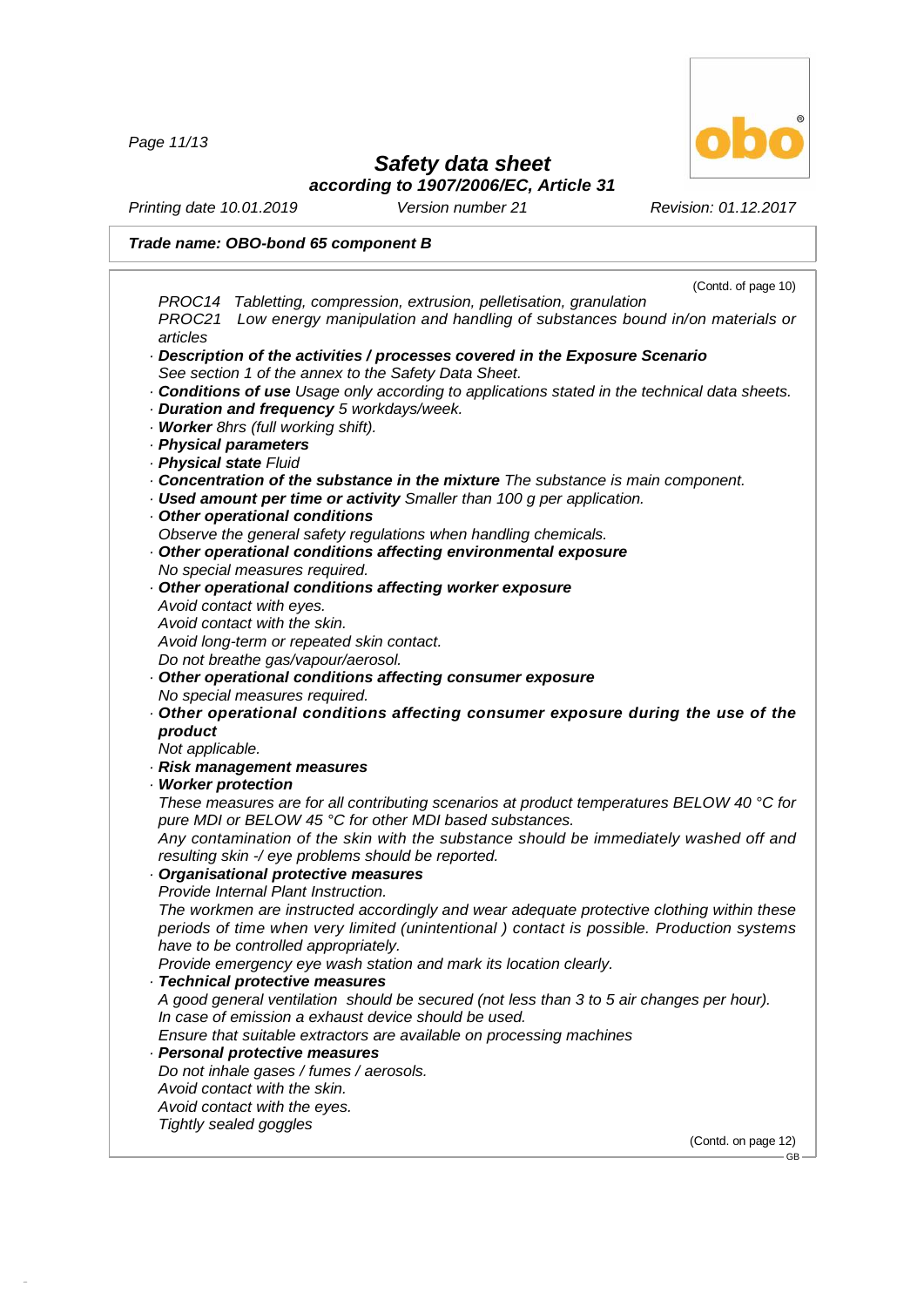*Page 12/13*

48.0.6



## *Safety data sheet*

*according to 1907/2006/EC, Article 31*

*Printing date 10.01.2019 Version number 21 Revision: 01.12.2017*

#### *Trade name: OBO-bond 65 component B*

(Contd. of page 11) *In case of exceeding the limit value. Filter A2/P2 Protective gloves For the permanent contact gloves made of Nitrilkautschuk with a layer thickness of at least 0.33 mm are suitable. The penetration time of this glove material is > 480 minutes. The glove material has to be according the requirement of EU-guideline 89/686/EWG and the resulting norm EN374, for example KCL Camatril,0731. The above mentioned penetration times are based on laboratory measurements of KCL according to EN 374. This recommendation is only valid for the product, which is delivered from us and only for the intended mentioned application. Regarding dissolution or mixing with other substances please contact suppliers of CE-approved gloves. (For example KCL GmbH, D-36124 Eichenzell, internet: [www.kcl.de\)](��) OBO gives this recommendation in good faith, without liability for any claims arising from the recommendation or the use of the suggested protection gloves. · Measures for consumer protection Ensure adequate labelling. · Environmental protection measures Avoid release to the environment. Obtain special instructions / refer to Safety Data Sheet. · Water Do not allow to reach ground water, water bodies or sewage system. · Notes In case of unintended release of the product: See section 6 of the Safety Data Sheet. · Disposal measures Ensure that waste is collected and contained. · Disposal procedures Must not be disposed together with household garbage. Do not allow product to reach sewage system. · Waste type Partially emptied and uncleaned packaging · Exposure estimation · Worker (inhalation) Contributory scenario: PROC4 Method of evaluation: Measured value Specific conditions: LEV: included in measured data Evaluation type: short-term, inhalative exposure grade: 0.012 mg/m³ risk ratio (exposure value/DNEL): 0.116 Contributory scenario: PROC4 Verbundwerkstoffe Method of evaluation: Measured value Specific conditons: LEV: included in measured data. Type of evaluation: short-term, inhalative Grade of exposure: 0.023 mg/m³ Risk ratio (value of exposure/DNEL):0.227 Contributory scenario: PROC4 Method of evaluation: Measured value Specific conditons: LEV: included in measured data. Type of evaluation: long-term, inhalative Grade of exposure: 0.006 mg/m³ Risk ratio (value of exposure/DNEL):0.116. Contributory scenario: PROC4 Verbundwerkstoffe Method of evaluation: Measured value Specific conditons: LEV: included in measured data. Type of evaluation: long-term, inhalative*